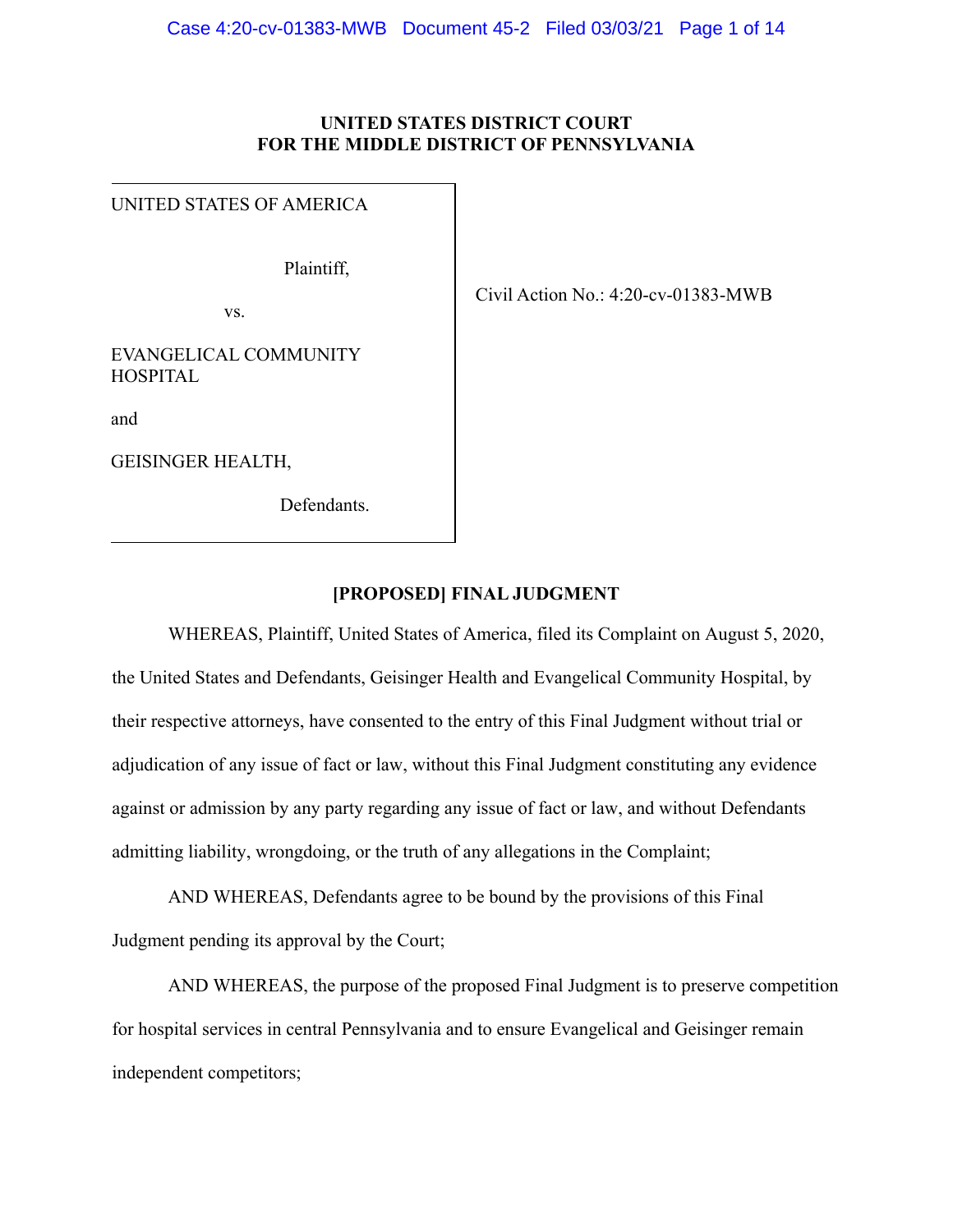#### Case 4:20-cv-01383-MWB Document 45-2 Filed 03/03/21 Page 2 of 14

AND WHEREAS, Defendants agree to undertake certain actions and refrain from certain conduct for the purpose of remedying the anticompetitive effects of the Collaboration Agreement, as alleged in the Complaint.

NOW THEREFORE, before any testimony is taken, without trial or adjudication of any issue of fact or law, and upon consent of the parties, it is ORDERED, ADJUDGED, AND DECREED:

## **I. JURISDICTION**

The Court has jurisdiction over the subject matter of and each of the parties to this action. The Complaint states a claim upon which relief may be granted against Defendants under Section 7 of the Clayton Act, 15 U.S.C. § 18 and Section 1 of the Sherman Act, 15 U.S.C. § 1.

#### П. **DEFINITIONS**

A. "Amended and Restated Collaboration Agreement" means the "Amended and Restated Collaboration Agreement" entered into by Geisinger and Evangelical on February 18, 2021.

B. "Back Office Systems" means the following computer systems and their functional substitutes: Spok/WebXchange (electronic phonebook); Digital Control Systems/Micros (food services registers); Lawson Accounts Payable; Lawson Activities Mgmt (project accounting and activities-based costing); Lawson Asset Mgmt (depreciation and reporting requirements); Lawson General Ledger; Allscripts (data transfer); and Axiom.

C. "Collaboration Agreement" means the document titled "Collaboration Agreement" entered into by Evangelical and Geisinger on February 1, 2019.

D. "Covered Person" means (i) each employee or agent of each Defendant who has duties and responsibilities for overseeing the implementation of information technology systems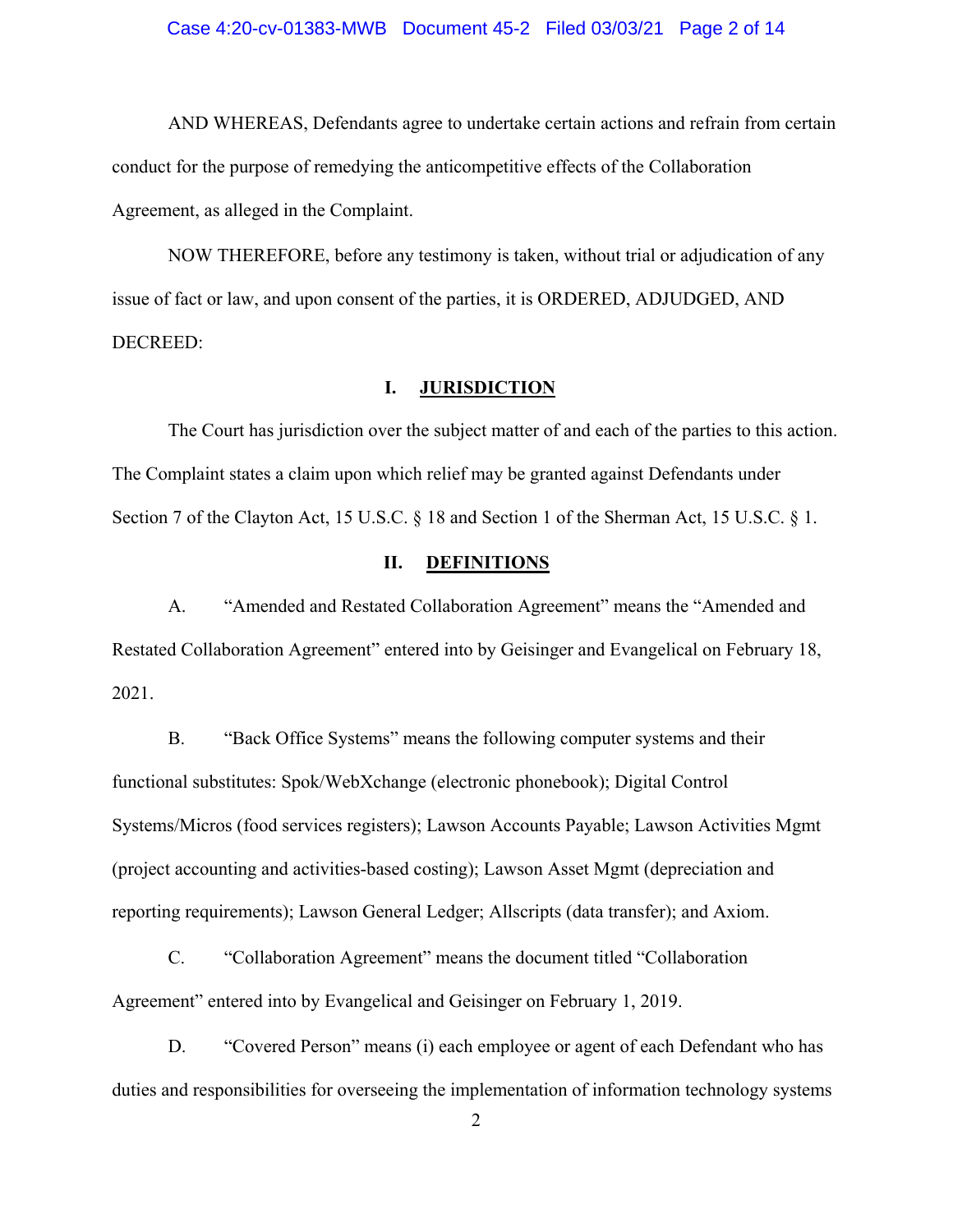#### Case 4:20-cv-01383-MWB Document 45-2 Filed 03/03/21 Page 3 of 14

that Geisinger may provide to Evangelical under Paragraph V.B. of this Final Judgment; (ii) the Chief Executive Officers of Defendants and each of their direct reports; and (iii) each director (including each member of the Boards of Directors) of each Defendant.

E. "Defendants" means Geisinger and Evangelical.

F. "Epic" means Epic Systems Corporation, a medical software company based in Verona, Wisconsin.

G. "Evangelical" means Defendant Evangelical Community Hospital, a non-profit community hospital located in Lewisburg, Pennsylvania, its successors and assigns, and its subsidiaries, divisions, groups, affiliates, partnerships, and joint ventures, and their directors, officers, managers, agents, and employees.

H. "Existing Financial Payment" means the combined payments of twenty million, three hundred thirty-four thousand twenty-three dollars (\$[20,334,023.00\)](https://20,334,023.00) paid by Geisinger to Evangelical, directly or indirectly.

I. "Executive Leadership Personnel" means any President, Chief Executive Officer, Chief Financial Officer, Chief Information Officer, Chief Operating Officer, Chief Strategy Officer, Chief Nursing Officer, Chief Human Resources Officer, Controller, Director, Executive Vice President, Vice President, and any other person with any direct or indirect input, influence, or control over any strategic or competitive decision.

J. "Geisinger" means Defendant Geisinger Health, a regional non-profit corporation with its headquarters in Danville, Pennsylvania, its successors and assigns, and its subsidiaries, including Geisinger Health Plan, divisions, groups, affiliates, partnerships, and joint ventures, and their directors, officers, managers, agents, and employees.

K. "Including" means including but not limited to.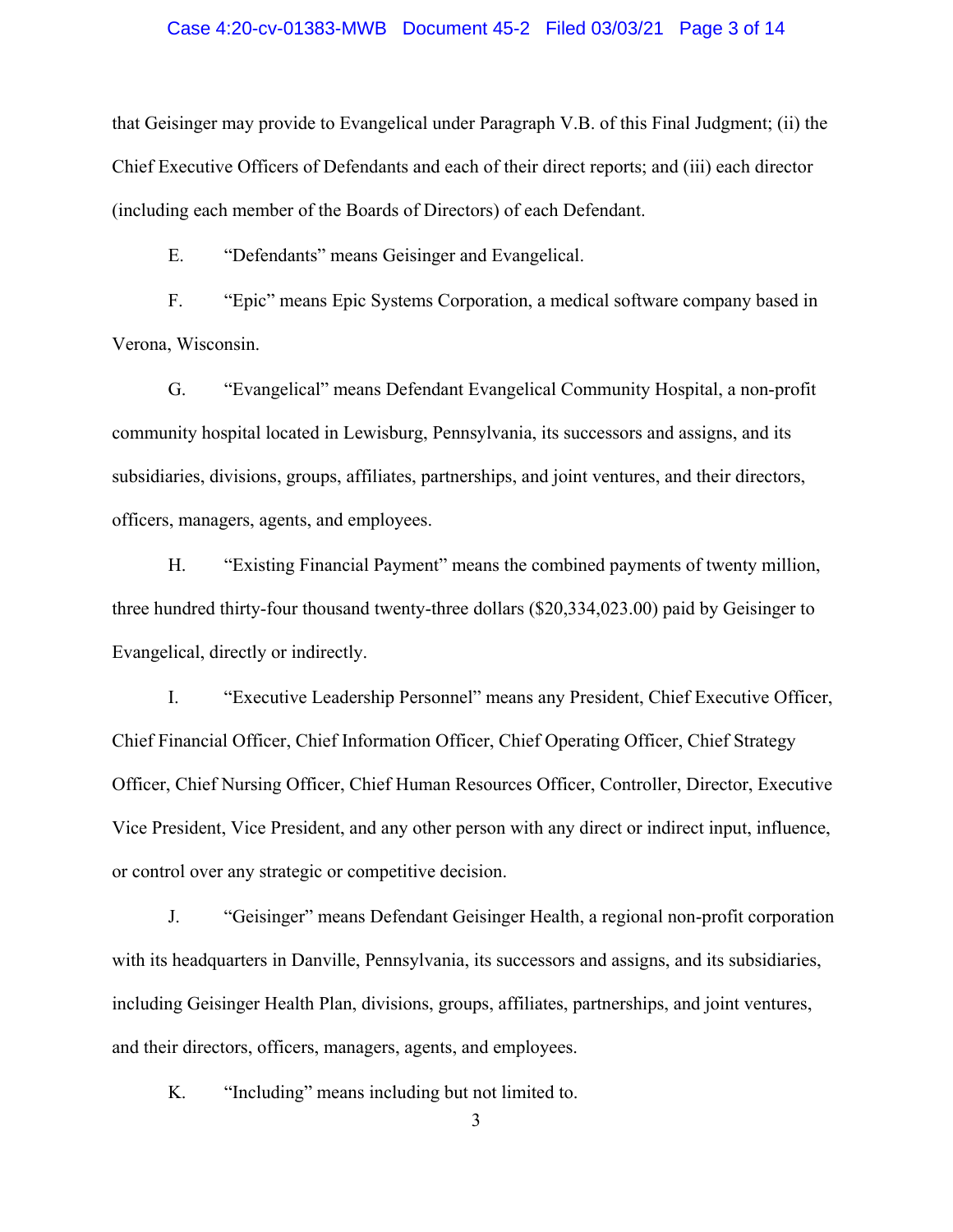### Case 4:20-cv-01383-MWB Document 45-2 Filed 03/03/21 Page 4 of 14

L. "Miller Center Joint Venture" means the Miller Center for Recreation and Wellness, a Pennsylvania non-profit corporation operating a recreation and wellness center in Lewisburg, Pennsylvania.

M. "Ownership Interest" means the seven-and-one-half percent (7.5%) ownership interest in Evangelical that Evangelical transferred to Geisinger in exchange for the Existing Financial Payment, based on Evangelical's valuation as of January 25, 2021.

N. "Person" means any natural person, trade association, corporation, company, partnership, joint venture, firm, association, proprietorship, agency, board, authority, commission, office, or other business or legal entity, whether private or governmental.

O. "Pre-Existing Joint Ventures" means the Keystone Accountable Care Organization, LLC, an organization of doctors, hospitals, and other healthcare providers that provides coordinated care to Medicare patients and Evangelical-Geisinger, LLC, the joint venture between Evangelical and Geisinger to provide student health services to Bucknell University.

#### III. **IMPLICABILITY**

This Final Judgment applies to Defendants, as defined above, and all other Persons in active concert or participation with any of them who receive actual notice of this Final Judgment by personal service or otherwise.

#### IV. **PROHIBITED CONDUCT**

A. The Collaboration Agreement and all amendments, modifications, addenda or supplements, are null and void, with the exception of the Amended and Restated Collaboration Agreement.

B. Geisinger must not, directly or indirectly: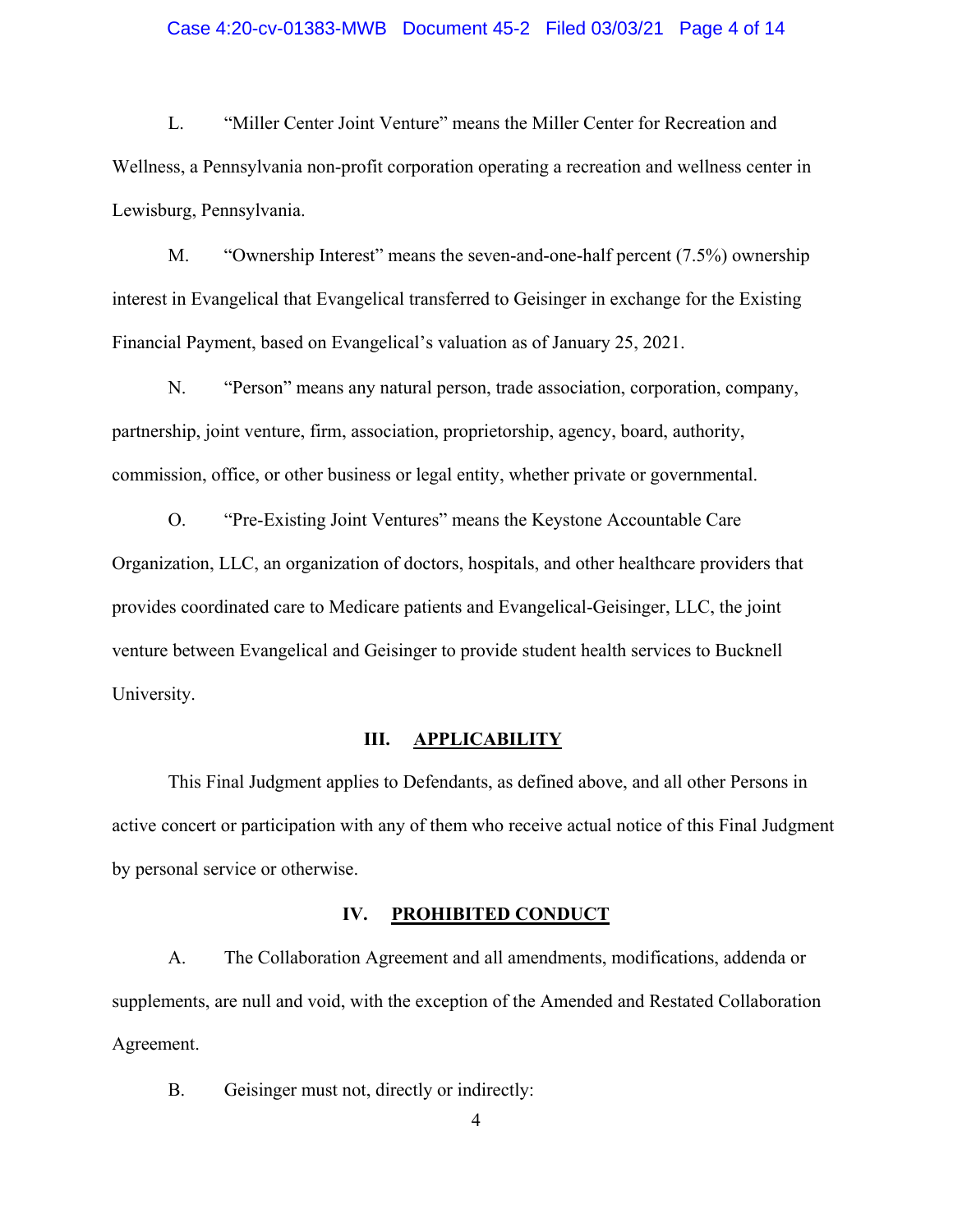- 1. appoint any directors to the Board of Directors of Evangelical;
- 2. make any financial contribution, payment, or commitment to Evangelical that would result in Geisinger obtaining any equity interest in Evangelical in excess of the Ownership Interest;
- 3. make any loan or extend any line of credit to Evangelical;
- 4. maintain or obtain any management, leadership, committee, board or other position at or with Evangelical that provides Geisinger with any direct or indirect input, influence, or control over any strategic or competitive decision to be made by Evangelical, except for any such positions within Pre-Existing Joint Ventures or the Miller Center Joint Venture;
- 5. maintain or obtain any right of first offer or right of first refusal with respect to any proposal or offer involving Evangelical, including offers or proposals to acquire, affiliate or enter into a joint venture with Evangelical, or otherwise influence or seek to influence any decision to be made by Evangelical with respect to any proposal or offer involving Evangelical and any other party;
- 6. approve, reject or otherwise influence Evangelical's use of any funds or provide a guaranty to Evangelical against any financial losses that Evangelical may incur; or
- 7. license to Evangelical any information technology system owned, used, or licensed by Geisinger, without the prior written consent of the United States, in its sole discretion.

C. Evangelical must not, directly or indirectly, appoint any directors to the Board of Directors of Geisinger, including to the Board of Directors of Geisinger Health Plan.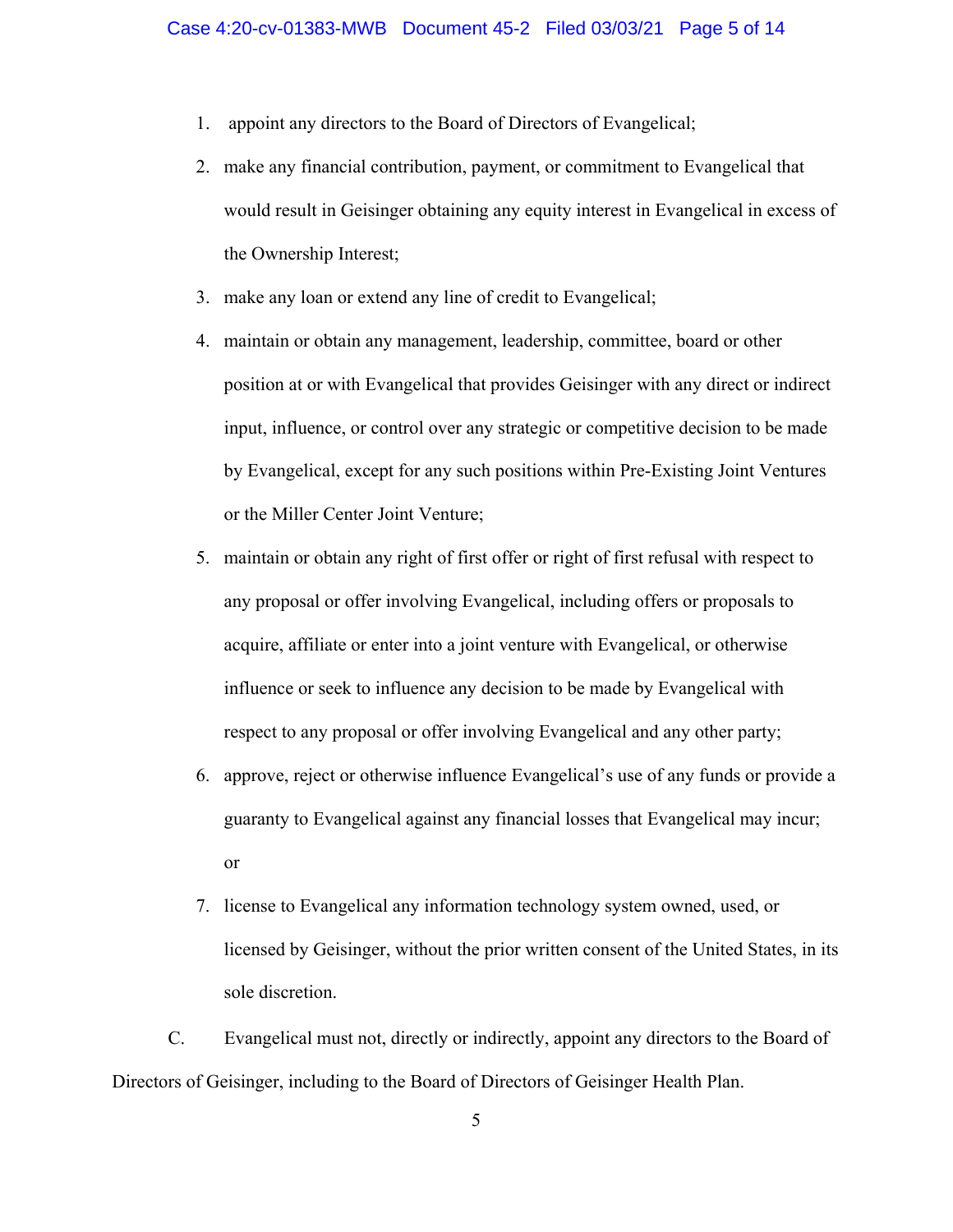### Case 4:20-cv-01383-MWB Document 45-2 Filed 03/03/21 Page 6 of 14

D. Except for the verification of dates of employment and the checking of references for new hires, Defendants must not consult with, provide advice to, or seek to influence, directly or indirectly, each other regarding the decision to appoint or employ any Executive Leadership Personnel, except for such positions within Pre-Existing Joint Ventures or the Miller Center Joint Venture.

E. Defendants must not enter into a joint venture unless the United States, in its sole discretion, has consented in writing. Defendants must not renew, extend, or amend the term of the Miller Center Joint Venture unless the United States, in its sole discretion, has consented in writing. Defendants may renew or extend the term of a Pre-Existing Joint Venture, but may not amend a Pre-Existing Joint Venture unless the United States, in its sole discretion, has consented in writing.

F. Defendants must not amend, supplement, terminate, or modify the Amended and Restated Collaboration Agreement, or any portion of it, without the prior written consent of the United States, in its sole discretion. Defendants must provide at least sixty (60) days written notice to the United States of any intent to enter into or execute any amendment, supplement, or modification to the Amended and Restated Collaboration Agreement.

G. Defendants must not provide each other with non-public information, including any non-public financial information of either Defendant or information about any strategic projects under consideration by either Defendant; provided however that nothing herein will be construed to prevent Geisinger and Evangelical from disclosing to each other non-public information necessary for the care and treatment of patients or as required for the payment for the care and treatment of patients.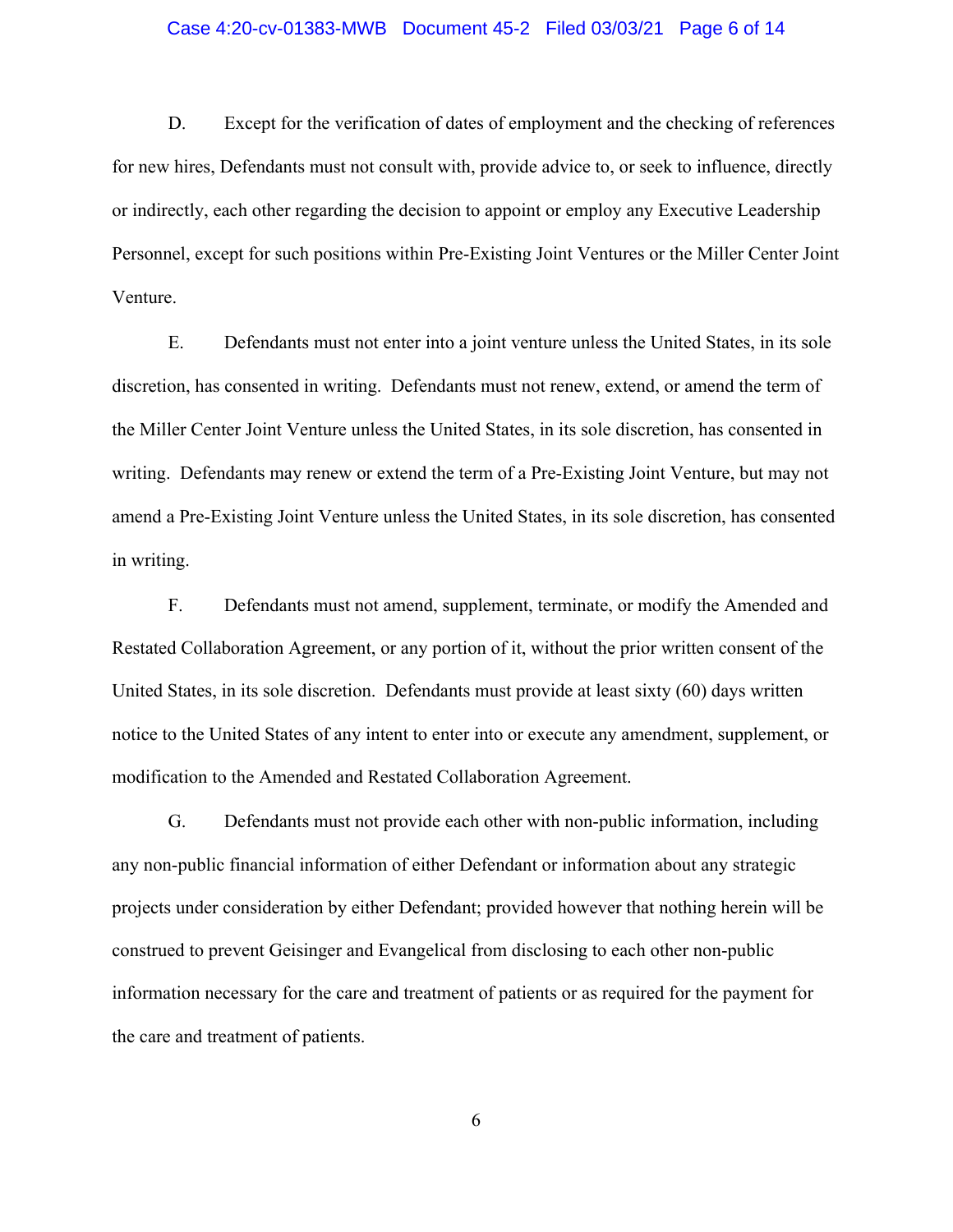## **V. PERMITTED CONDUCT**

A. Evangelical must not use the Existing Financial Payment for any purpose other than the following permitted uses:

- 1. assisting Evangelical's PRIME patient room improvement project (approximately \$17 million); and
- 2. sponsoring the Miller Center Joint Venture (approximately \$3.3 million).

B. Notwithstanding Paragraph IV.B.7. above, Geisinger may provide Evangelical with information technology systems and support under the following terms and conditions:

- 1. Geisinger may provide to Evangelical Geisinger's electronic medical record systems (Epic and related embedded clinical systems), including a license to the embedded Geisinger intellectual property, at a cost of no less than 15% of the incremental increase in cost to Geisinger resulting from Evangelical's use of these same systems;
- 2. Geisinger may provide Evangelical with electronic medical record systems support for the systems identified in Paragraph V.B.1. at a cost of no less than 15% of the incremental increase in cost to Geisinger for the support for these same systems; and
- 3. Geisinger may provide additional Back Office Systems to Evangelical at commercially reasonable rates.

#### VI. **VI. REQUIRED CONDUCT**

A. Within ten (10) days of entry of this Final Judgment, each Defendant must appoint an Antitrust Compliance Officer and identify to the United States the Antitrust Compliance Officer's name, business address, telephone number, and email address. Within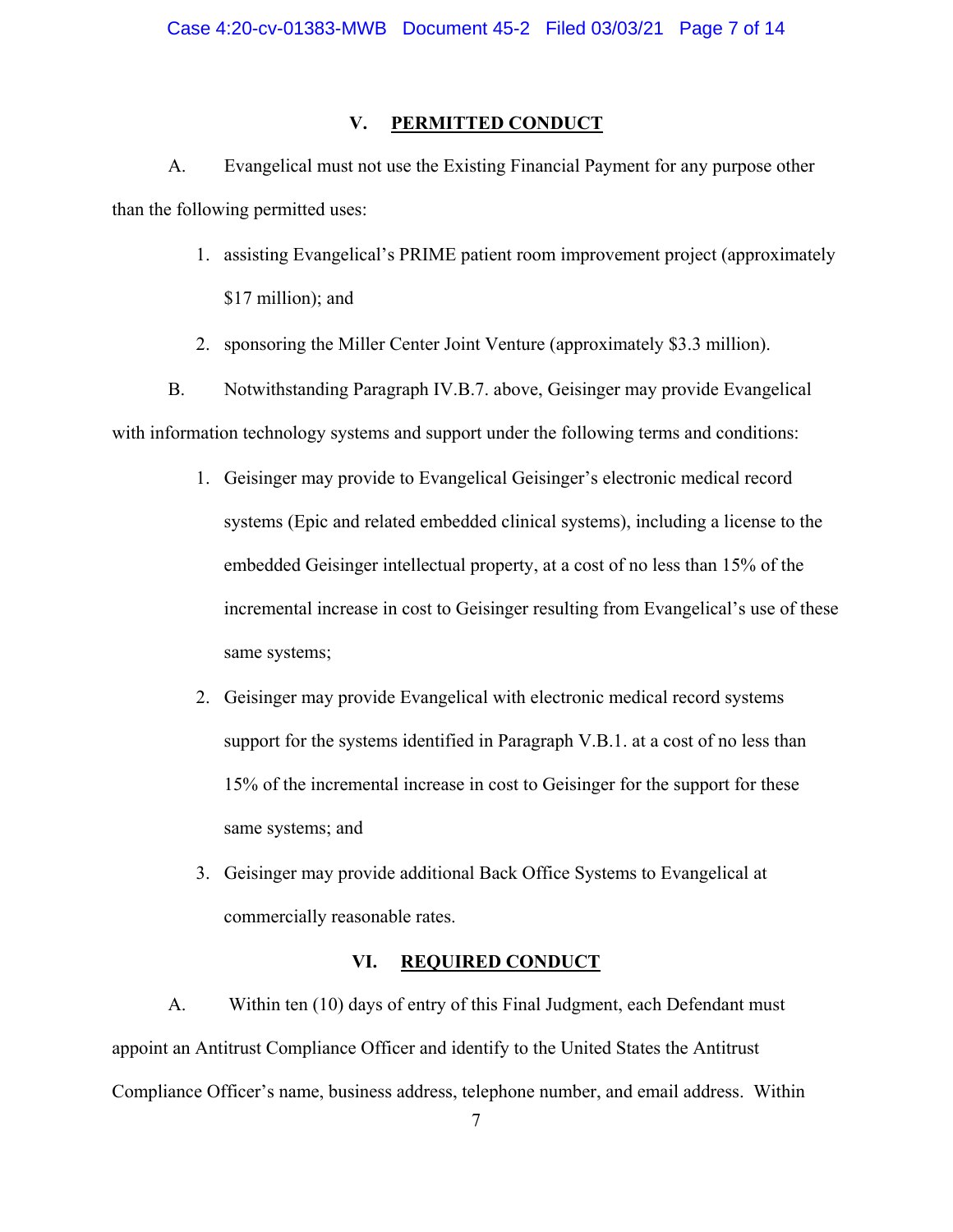### Case 4:20-cv-01383-MWB Document 45-2 Filed 03/03/21 Page 8 of 14

forty-five (45) days of a vacancy in a Defendant's Antitrust Compliance Officer position, that Defendant must appoint a replacement, and must identify to the United States the replacement Antitrust Compliance Officer's name, business address, telephone number, and email address. A Defendant's initial or replacement appointment of an Antitrust Compliance Officer is subject to the approval of the United States in its sole discretion.

- B. Each Antitrust Compliance Officer must:
	- 1. within thirty (30) days of entry of this Final Judgment, furnish a copy of this Final Judgment and the Competitive Impact Statement to all Covered Persons;
	- 2. within thirty (30) days after entry of this Final Judgment, in a form and manner to be approved by the United States in its sole discretion, provide all Covered Persons with reasonable notice of the meaning and requirements of this Final Judgment and the antitrust laws;
	- 3. annually train all Covered Persons on the meaning and requirements of this Final Judgment and the antitrust laws;
	- 4. brief and distribute a copy of this Final Judgment and the Competitive Impact Statement to any person who succeeds to a position of a Covered Person within thirty (30) days of such succession;
	- 5. obtain from each Covered Person, within thirty (30) days of that person's receipt of this Final Judgment, a certification that he or she (i) has read and, to the best of his or her ability, understands and agrees to abide by the terms of this Final Judgment; (ii) is not aware of any violation of this Final Judgment that has not been reported to the relevant Defendant's Antitrust Compliance Officer; and (iii) understands that any person's failure to comply with this Final Judgment may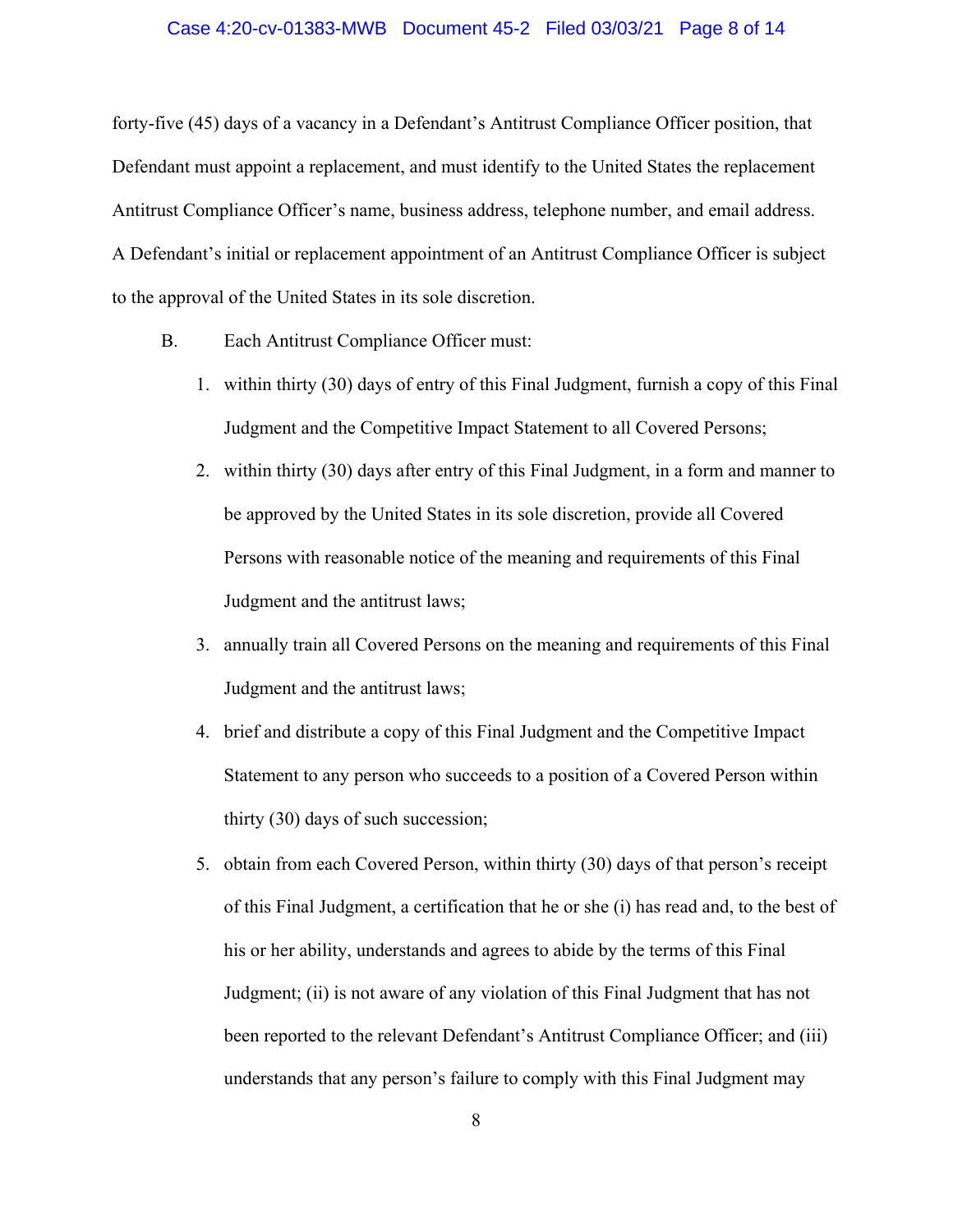result in an enforcement action for civil or criminal contempt of court against any Defendant and/or any person who violates this Final Judgment;

- 6. maintain a record of certifications received pursuant to this Section;
- 7. annually communicate to all Covered Persons and all other employees that they must disclose to the Antitrust Compliance Officer, without reprisal, information concerning any potential violation of this Final Judgment or the antitrust laws; and
- 8. by not later than ninety (90) calendar days after entry of this Final Judgment and annually thereafter, file written reports with the United States affirming that Defendant is in compliance with its obligations under Section VI of this Final Judgment, including the training requirements under Paragraph VI.B.3.

C. Immediately upon the Antitrust Compliance Officer's learning of any violation or potential violation of any of the terms of this Final Judgment, a Defendant must take appropriate action to investigate and, in the event of a violation, must cease or modify the activity so as to comply with this Final Judgment. Each Defendant must maintain all documents related to any potential violation of this Final Judgment for the term of this Final Judgment.

D. Within thirty (30) calendar days of the Antitrust Compliance Officer's learning of any potential violation of any of the terms of this Final Judgment, a Defendant must file with the United States a statement describing the potential violation, including a description of (1) any communications constituting the potential violation, the date and place of the communication, the persons involved in the communication, and the subject matter of the communication; and (2) all steps taken by the Defendant to remedy the potential violation.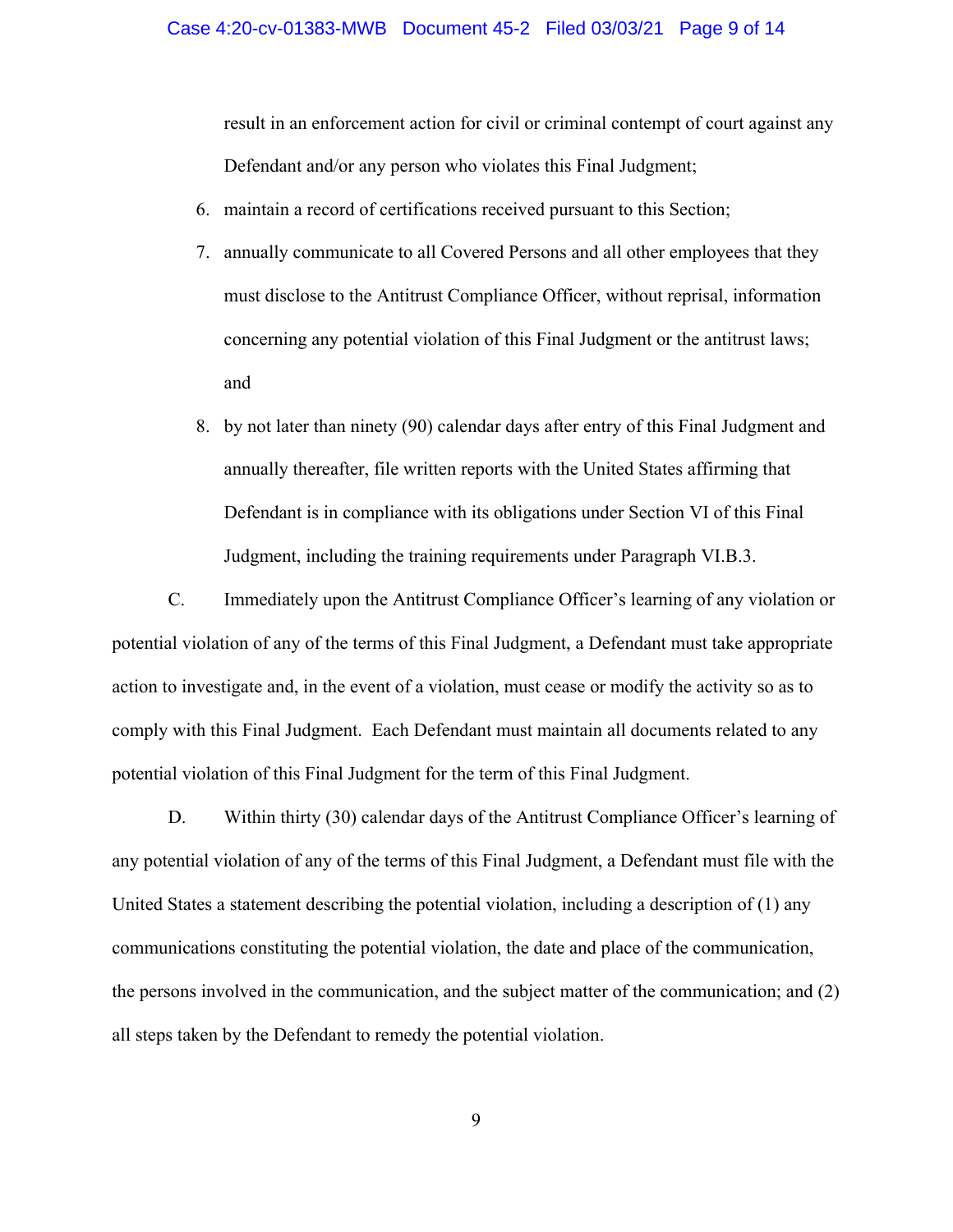### Case 4:20-cv-01383-MWB Document 45-2 Filed 03/03/21 Page 10 of 14

E. Each Defendant must have its CEO or Chief Financial Officer and its General Counsel certify in writing to the United States, no later than ninety (90) calendar days after this Final Judgment is entered and then annually on the anniversary of the date of the entry of this Final Judgment, that the Defendant has complied with the provisions of this Final Judgment. The United States, in its sole discretion, may approve different signatories for the certification.

## **VII. FIREWALL**

A. Defendants must implement and maintain reasonable procedures to prevent competitively sensitive information from being disclosed, by or through implementation and execution of the obligations in this Final Judgment or the Amended and Restated Collaboration Agreement or through Geisinger's provision of information technology systems and support to Evangelical as permitted in Paragraph V.B., between or among employees of Geisinger and Evangelical.

 compliance plan fulfills the requirements of this Section VII. B. Defendants must, within forty-five (45) business days of the entry of the Stipulation and Order, submit to the United States a document setting forth in detail the procedures implemented to effect compliance with this Section VII. Upon receipt of the document, the United States will inform Defendants within thirty (30) business days whether, in its sole discretion, it approves of or rejects Defendants' compliance plan. Within ten (10) business days of receiving a notice of rejection, Defendants must submit a revised compliance plan. The United States may request that this Court determine whether Defendants' proposed

## **VIII. COMPLIANCE INSPECTION**

A. For the purposes of determining or securing compliance with this Final Judgment, or of any related orders such as any Stipulation and Order, or of determining whether this Final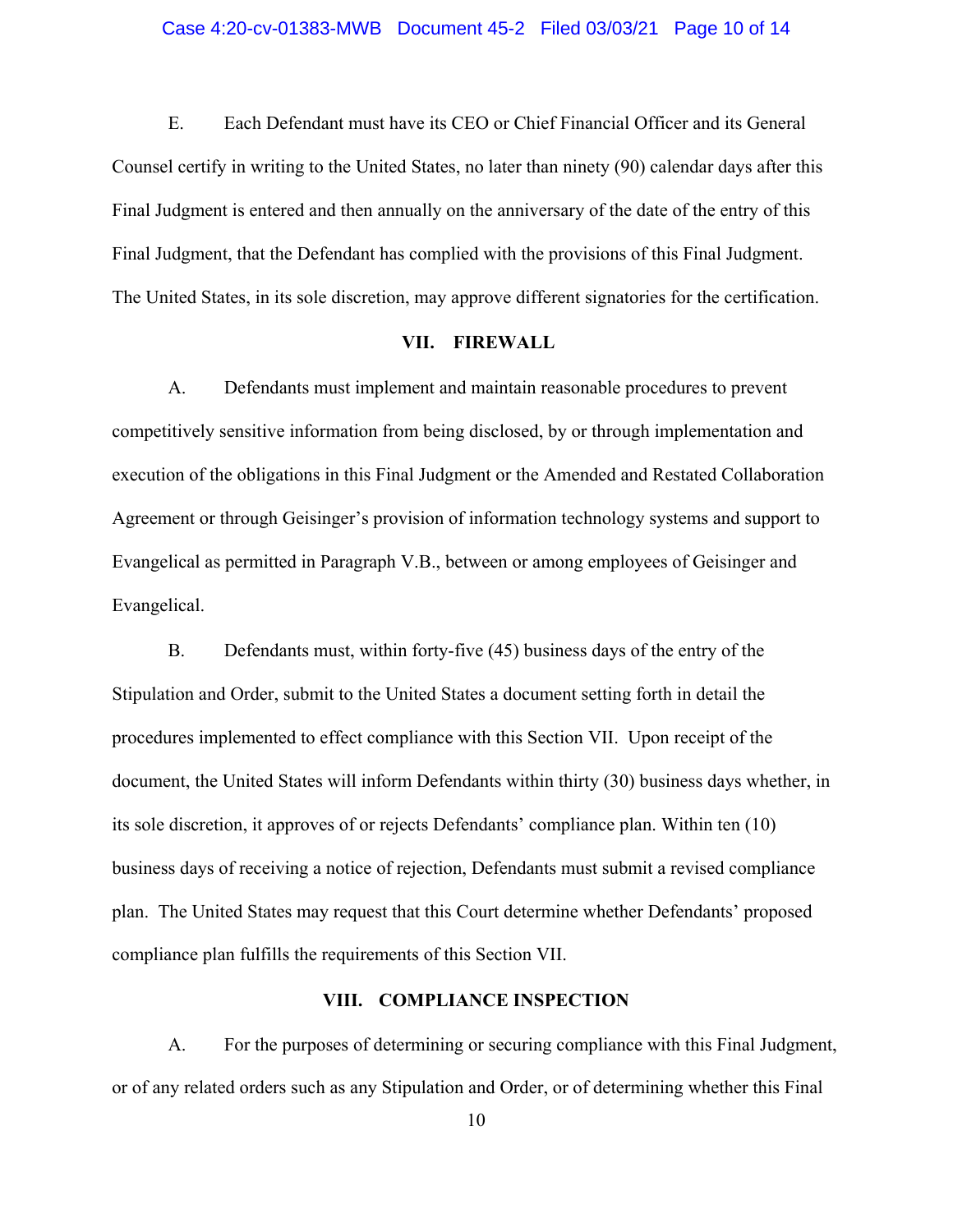### Case 4:20-cv-01383-MWB Document 45-2 Filed 03/03/21 Page 11 of 14

Judgment should be modified or vacated, and subject to any legally recognized privilege, from time to time, authorized representatives of the United States, including agents and consultants retained by the United States, shall, upon written request of an authorized representative of the Assistant Attorney General in charge of the Antitrust Division, and on reasonable notice to Defendants, be permitted:

> (1) access during Defendants' office hours to inspect and copy, or at the option of the United States, to require Defendants to provide electronic copies, of all books, ledgers, accounts, records, data, and documents in the possession, custody, or control of Defendants, relating to any matters contained in this Final Judgment; and

> (2) to interview, either informally or on the record, Defendants' officers, employees, or agents, who may have their individual counsel present, regarding such matters. The interviews will be subject to the reasonable convenience of the interviewee and without restraint or interference by Defendants.

B. Upon the written request of an authorized representative of the Assistant Attorney General in charge of the Antitrust Division, Defendants shall submit written reports or responses to written interrogatories, under oath if requested, relating to any of the matters contained in this Final Judgment as may be requested.

C. No information or documents obtained by the means provided in Section VIII will be divulged by the United States to any person other than an authorized representative of the executive branch of the United States, except in the course of legal proceedings to which the United States is a party (including grand jury proceedings), for the purpose of securing compliance with this Final Judgment, or as otherwise required by law.

D. If at the time that Defendants furnish information or documents to the United States, Defendants represent and identify in writing the material in any such information or documents to which a claim of protection may be asserted under Rule  $26(c)(1)(G)$  of the Federal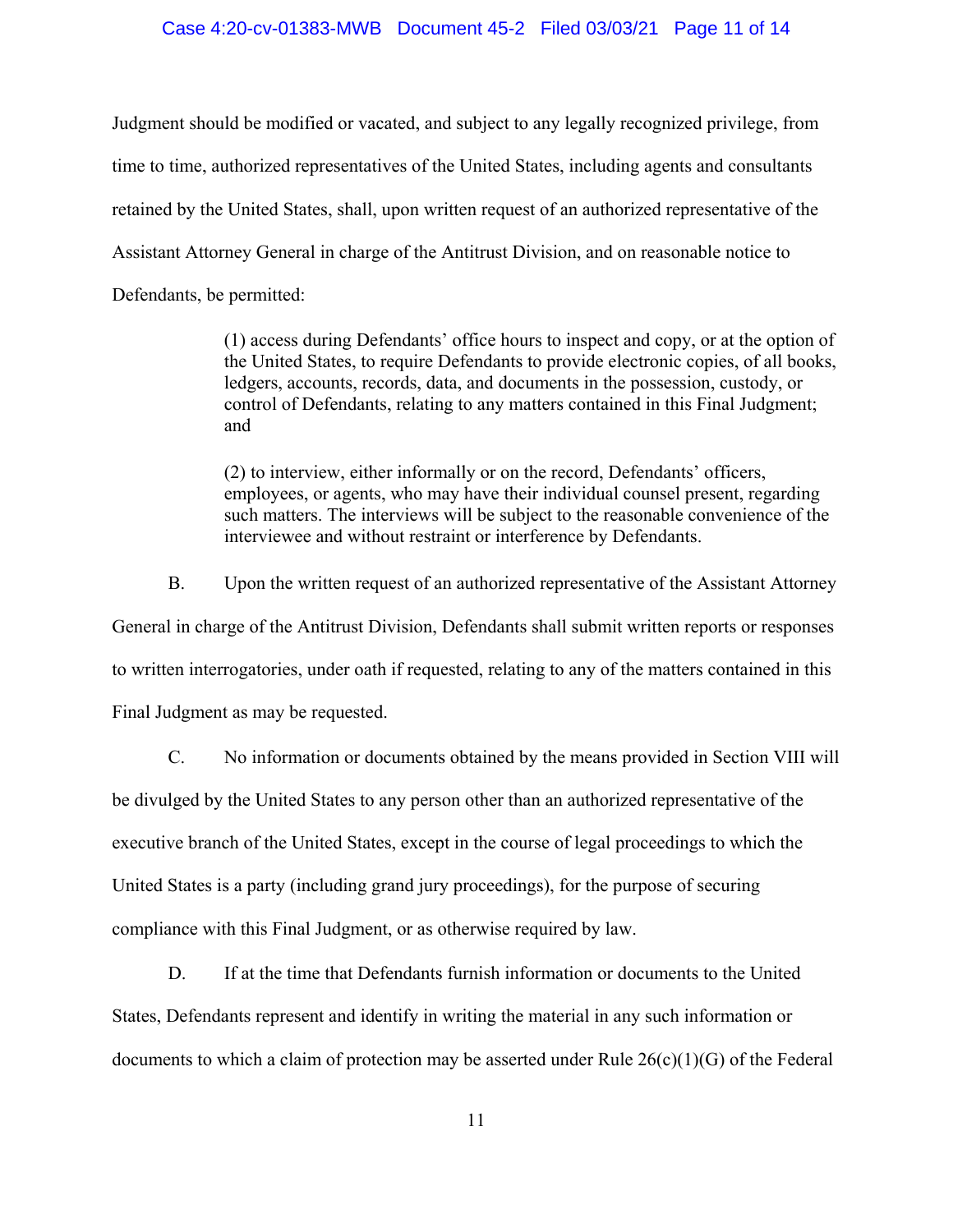Rules of Civil Procedure, and Defendants mark each pertinent page of such material, "Subject to claim of protection under Rule  $26(c)(1)(G)$  of the Federal Rules of Civil Procedure," then the United States shall give Defendants ten (10) calendar days' notice prior to divulging such material in any legal proceeding (other than a grand jury proceeding).

## **IX. NOTIFICATIONS**

For purposes of this Final Judgment, any notice or other communication required to be provided to the United States shall be sent to the person at the address set forth below (or such other addresses as the United States may specify in writing to Defendants):

> Chief Office of Decree Enforcement and Compliance U.S. Department of Justice Antitrust Division 950 Pennsylvania Avenue, NW Room 3207 Washington, D.C. 20530 Email: [ODEC@usdoj.gov](mailto:ODEC@usdoj.gov)

## **X. RETENTION OF JURISDICTION**

This Court retains jurisdiction to enable any party to this Final Judgment to apply to this Court at any time for further orders and directions as may be necessary or appropriate to carry out or construe this Final Judgment, to modify any of its provisions, to enforce compliance, and to punish violations of its provisions.

## **XI. ENFORCEMENT OF FINAL JUDGMENT**

A. The United States retains and reserves all rights to enforce the provisions of this Final Judgment, including the right to seek an order of contempt from the Court. Defendants agree that in any civil contempt action, any motion to show cause, or any similar action brought by the United States regarding an alleged violation of this Final Judgment, the United States may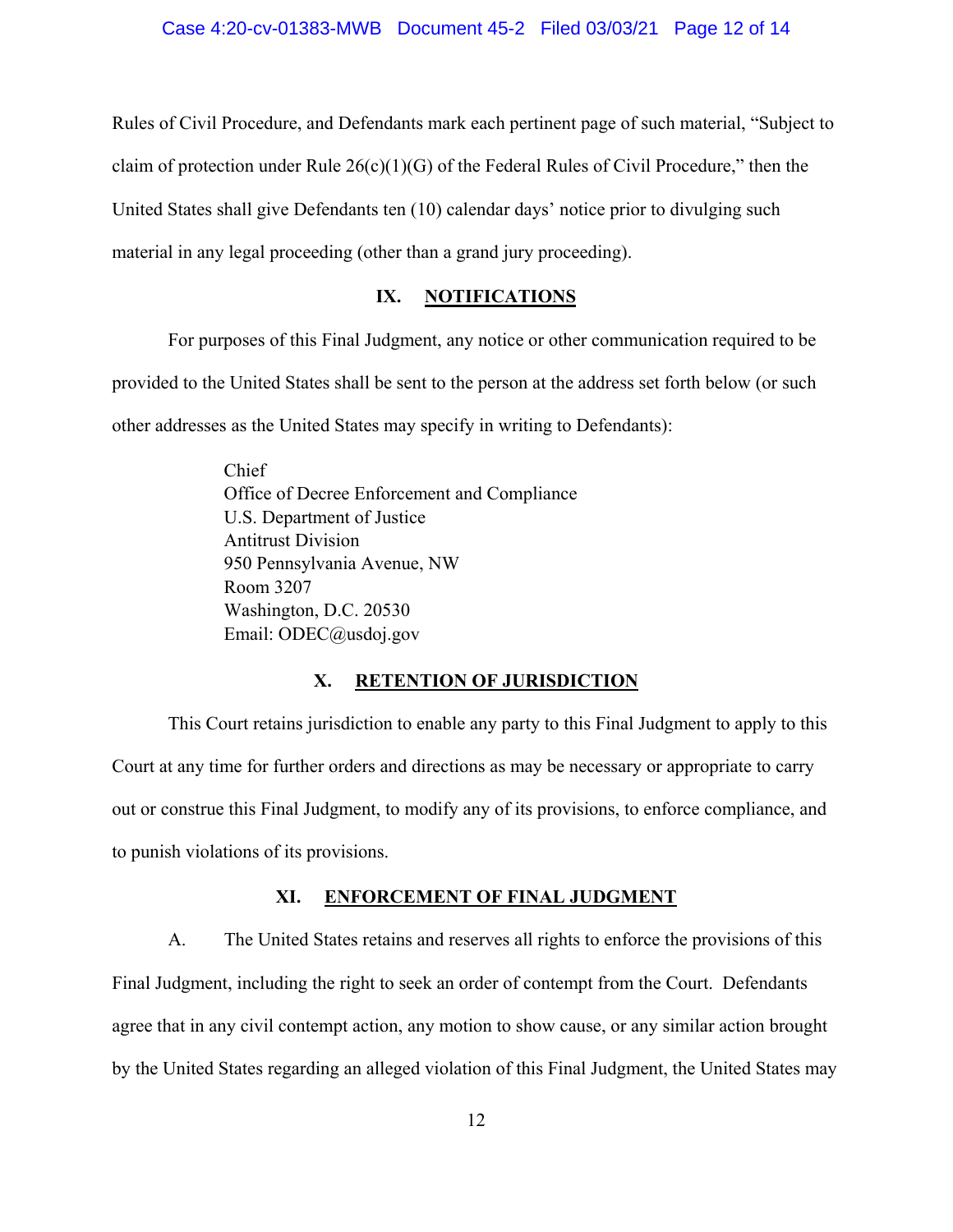### Case 4:20-cv-01383-MWB Document 45-2 Filed 03/03/21 Page 13 of 14

establish a violation of the decree and the appropriateness of any remedy therefore by a preponderance of the evidence, and Defendants waive any argument that a different standard of proof should apply.

B. The Final Judgment should be interpreted to give full effect to the procompetitive purposes of the antitrust laws and to restore all competition harmed by the challenged conduct. Defendants agree that they may be held in contempt of, and that the Court may enforce, any provision of this Final Judgment that, as interpreted by the Court in light of these procompetitive principles and applying ordinary tools of interpretation, is stated specifically and in reasonable detail, whether or not it is clear and unambiguous on its face. In any such interpretation, the terms of this Final Judgment should not be construed against either party as the drafter.

C. In any enforcement proceeding in which the Court finds that Defendants have violated this Final Judgment, the United States may apply to the Court for a one-time extension of this Final Judgment, together with such other relief as may be appropriate. In connection with any successful effort by the United States to enforce this Final Judgment against a Defendant, whether litigated or resolved prior to litigation, that Defendant agrees to reimburse the United States for the fees and expenses of its attorneys, as well as any other costs including experts' fees, incurred in connection with that enforcement effort, including in the investigation of the potential violation.

#### XII. **EXPIRATION OF FINAL JUDGMENT**

Unless this Court grants an extension, this Final Judgment shall expire ten (10) years from the date of its entry, except that after five (5) years from the date of its entry, this Final Judgment may be terminated upon notice by the United States to the Court and Defendants that the continuation of this Final Judgment is no longer necessary or in the public interest.